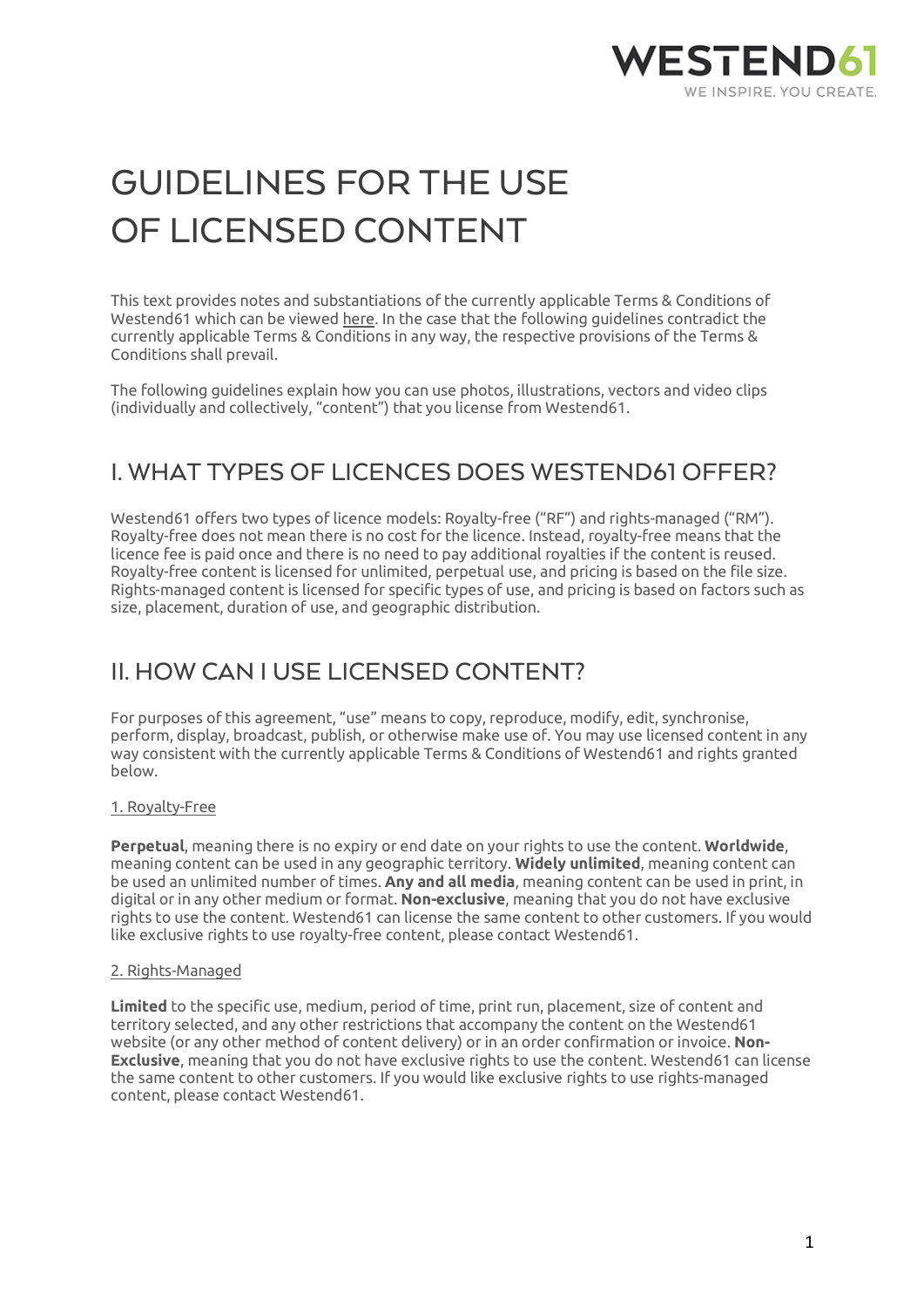## III. RESTRICTED USES

#### 1. No Unlawful Use

You may not use content in a pornographic, defamatory or other unlawful manner.

#### 2. No Commercial Use of Editorial Content

Unless additional rights are specified on the Westend61 invoice or sales order, or granted pursuant to a separate licence agreement, you may not use content marked "editorial" for any commercial, promotional, advertorial, endorsement, advertising or merchandising purpose. This type of content is intended to be used only in connection with events or topics that are newsworthy or of general public interest.

#### 3. No Alteration of Editorial Content

Content marked "editorial" may be cropped or otherwise edited for technical quality, provided that the editorial integrity of the content is not compromised, but you may not otherwise alter the content.

#### 4. No Standalone File Use

You may not use content in any way that allows others to download, extract or redistribute content as a standalone file (meaning just the content file itself, separate from the project or end use).

#### 5. No Sensitive Use Without Disclaimer

If you use content that features models or property in connection with a subject that would be unflattering or unduly controversial to a reasonable person (for example, sexually transmitted diseases), you must indicate: (1) that the content is being used for illustrative purposes only, and (2) any person depicted in the content is a model. For example, you could say: "Stock photo. Posed by model." No disclaimer is required for content marked "editorial" that is used in a non-misleading editorial manner.

## IV. RESTRICTED USES - UNLESS ADDITIONAL LICENCE PURCHASED

The following are prohibited without the prior written consent of Westend61 and payment of an additional licence fee:

#### 1. No "On Demand" Products

Unless you purchase a customised licence, you may not use content in connection with "on demand" products (e.g., products in which a licensed image is selected by a third party for customisation of such product on a made-to-order basis), including, without limitation, postcards, mugs, t-shirts, calendars, posters, screensavers or wallpapers on mobile telephones, or similar items.

#### 2. No Electronic Templates

Unless you purchase a custom licence, you may not use content in electronic or digital templates intended for resale or other distribution (for example, website templates, business card templates, electronic greeting card templates, and brochure design templates).

#### 3. No Use in Trademark or Logo

Unless you purchase a custom licence, you may not use content as part of a trademark, design mark, tradename, business name, service mark, or logo.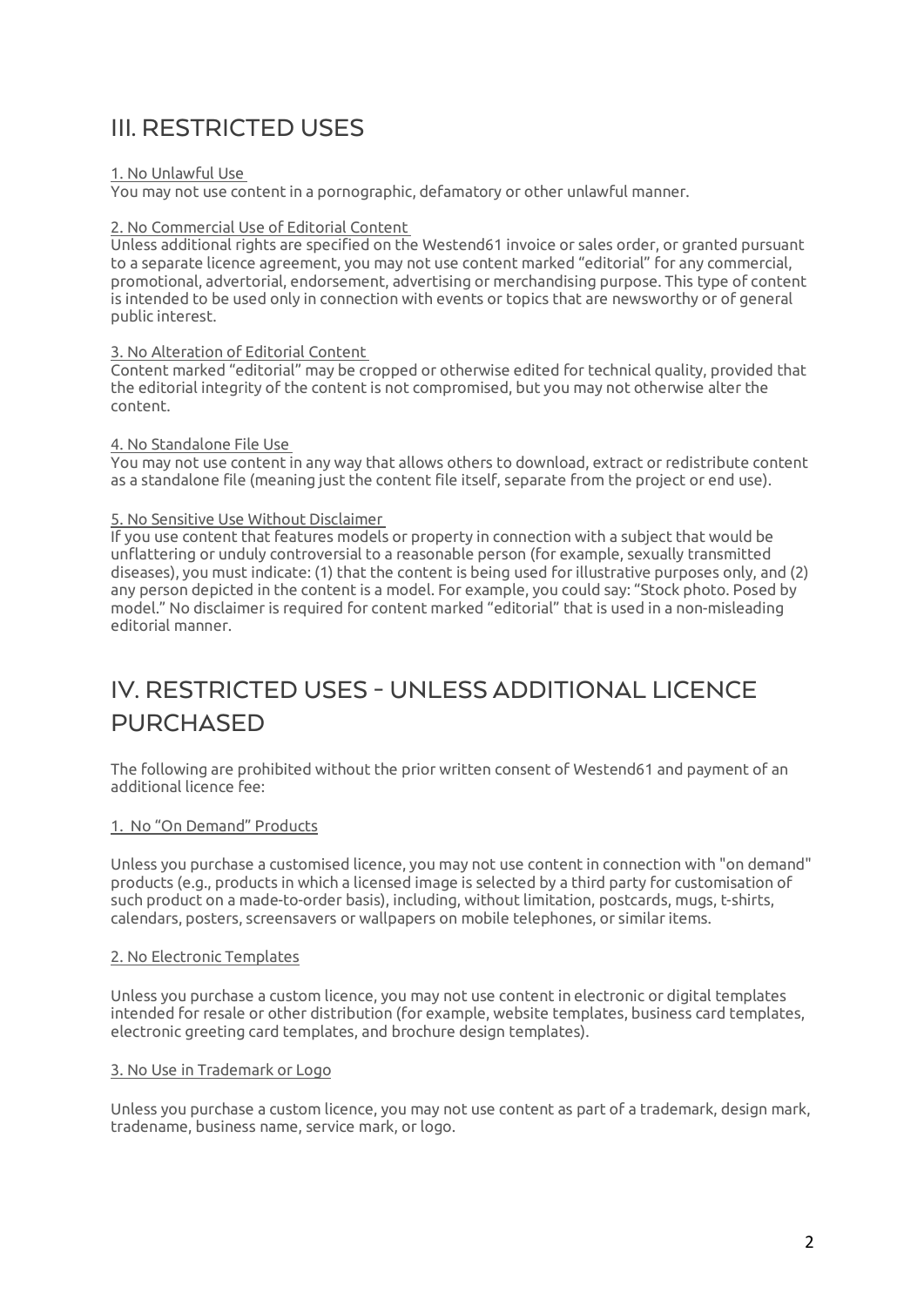### V. WHO, BESIDES ME, CAN USE THE LICENSED CONTENT?

The rights granted to you are non-transferable and non-sublicensable, meaning that you cannot transfer or sublicense them to anyone else. There are two exceptions:

#### 1. Employer or client

If you are purchasing on behalf of your employer or client, then your employer or client can use the content. In that case, you represent and warrant that you have full legal authority to bind your employer or client to the terms of this agreement.

#### 2. Seat/User Restrictions for RF Content

Please note that seat/user restrictions apply for royalty-free content. You may store licensed royalty-free content in a digital library, network configuration or similar arrangement to allow the licensed royalty-free content to be viewed by your employees and clients, so long as there are no more than 10 users total at any given time. If you require content be available to more than 10 users, please contact Westend61 to purchase additional seat licences.

### VI. USER ACCOUNTS

You will be responsible for tracking all activity for each user account, and you agree to: (a) maintain the security of all passwords and usernames; (b) notify Westend61 immediately of any unauthorised use or other breach of security; and (c) accept all responsibility for activity that occurs under each user account. Westend61 reserves the right to monitor downloads and user activity to ensure compliance with the terms of this agreement. If Westend61 determines that you are in breach of this or any other term of this agreement, it may suspend access to your account and seek further legal remedies.

### VII. INTELLECTUAL PROPERTY RIGHTS

#### 1. Who owns the content?

All the licensed content is owned by either Westend61 or its content suppliers.

#### 2. Do I need to include a photo credit?

As a principle, a photo credit has to be included with every use. The following credit has to be placed adjacent to the content or in production credits:

"[Photographer Name]/[Collection Name]/Westend61"

For commercial uses, you can refrain from providing a respective photo credit based upon an individual agreement with Westend61.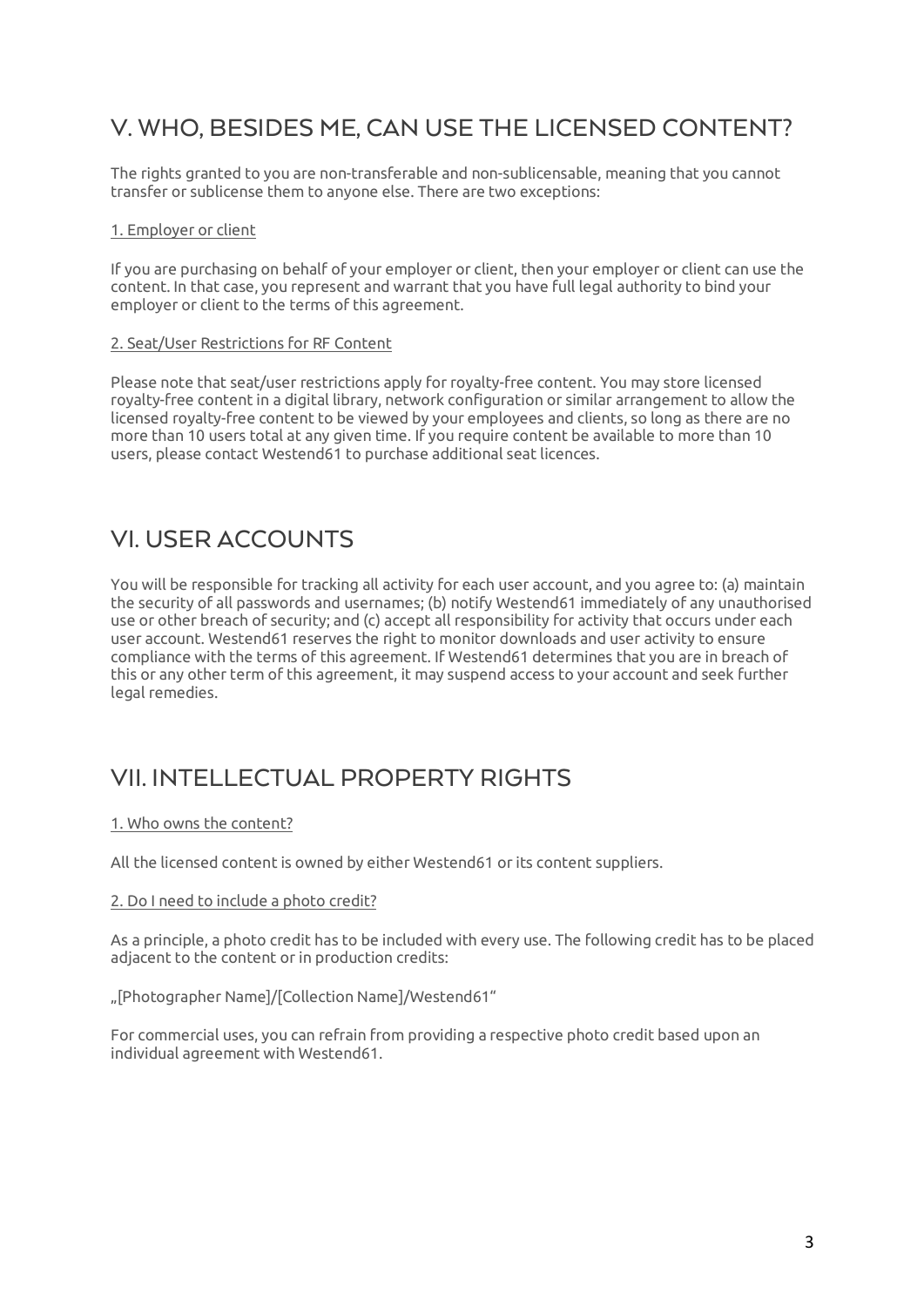# VIII. TERMINATION/CANCELLATION/WITHDRAWAL

#### 1. Termination

Westend61 may terminate this agreement with immediate effect at any time if you breach any of the provisions of an agreement with Westend61, either if the breach is not terminated within a reasonable time following a respective notice by Westend61 or if such a notice is unacceptable for Westend61, In that case you must immediately: cease using the content; delete or destroy any copies; and, if requested, confirm to Westend61 in writing that you have complied with these requirements.

#### 2. Refunds/Cancellation

All requests for refunds/cancellations must be made in writing or using the cancellation function on the Westend61 website. Provided that the request is made within 7 days and the licensed content has not been used, Westend61 may cancel the relevant order and issue a full refund to your account or credit card. No credits or refunds are available for cancellation requests received more than 7 days from your receipt of content, or for research, lab, service or subscription fees, all of which are non-refundable. In the event of cancellation, your rights to use the content terminate, and you must delete or destroy any copies of the content.

### IX. REPRESENTATIONS AND WARRANTIES

#### 1. Warranty of Non-Infringement

For all licensed content, Westend61 warrants that your use of such content in accordance with this agreement and in the form delivered by Westend61 (that is, excluding any modifications, overlays or refocusing done by you) will not infringe on any copyrights or moral rights of the content owner/creator.

#### 2. Warranty Disclaimer

Unless specifically warranted, Westend61 does not grant any right or make any warranty with regard to the use of names, people, trademarks, trade dress, logos, registered, unregistered or copyrighted audio, designs, works of art or architecture depicted or contained in the content. In such cases, you are solely responsible for determining whether release(s) is/are required in connection with your proposed use of the content, and you are solely responsible for obtaining such release(s). You acknowledge that no releases are generally obtained for content identified as "editorial," and that some jurisdictions provide legal protection against a person's image, likeness or property being used for commercial purposes when they have not provided a release.

#### 3. No Other Warranties

Except as provided in this section above, the content is provided "as is" without representation, warranty or condition of any kind, either express or implied, including, but not limited to, implied representations, warranties or conditions of merchantability, or fitness for a particular purpose. Westend61 does not represent or warrant that the content or its websites will meet your requirements or that use of the content or websites will be uninterrupted or error free.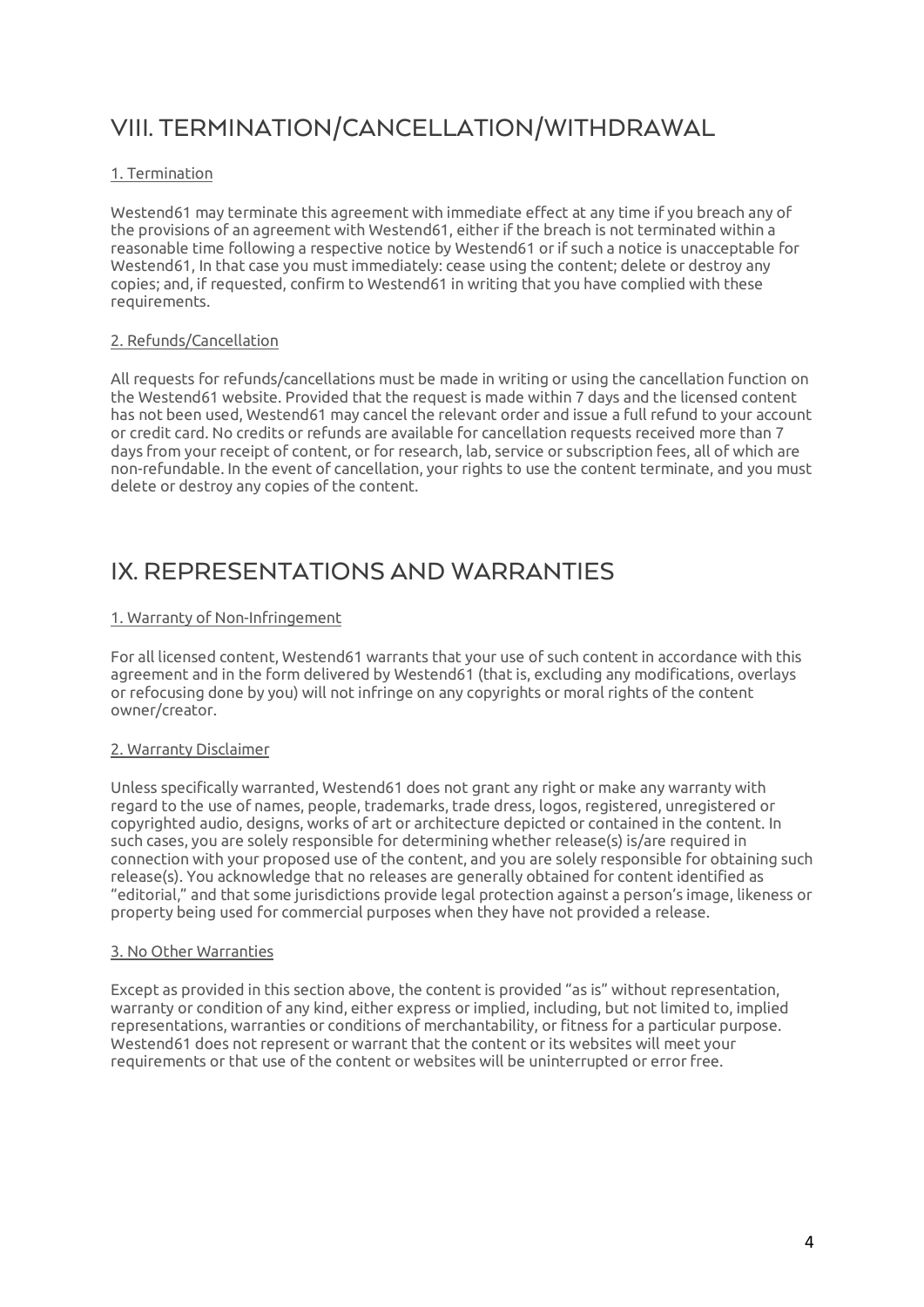# X. INDEMNIFICATION/LIMITATION OF LIABILITY

#### 1. Indemnification of Westend61 by you

You agree to defend, indemnify and hold harmless Westend61 and its parent, subsidiaries, affiliates and content suppliers, and each of their respective officers, directors and employees from all damages, liabilities and expenses (including reasonable outside legal fees) arising out of or in connection with (i) your use of any content outside the scope of this agreement; (ii) any breach or alleged breach by you (or anyone acting on your behalf) of any of the terms of this or any other agreement with Westend61; and (iii) your failure to obtain any required release for your use of content.

#### **2. Limitation of Liability**

**Otherwise, Westend61 will only be liable for damages resulting from intent. Westend61 will not be liable to you or any other person or entity for any lost profits, punitive, special, indirect, consequential, incidental or other similar damages, costs or losses arising out of this agreement, even if Westend61 has been advised of the possibility of such damages, costs or losses, this provision does not apply to a liability for damages based on intent.**

### XI. GENERAL PROVISIONS

#### 1. Assignment

This agreement is personal to you and is not assignable by you without Westend61 prior written consent. Westend61 may assign this agreement, without notice or consent, to any corporate affiliate or to any successor in interest, provided that such entity agrees to be bound by these terms.

#### 2. Audit

Upon reasonable notice, you agree to provide to Westend61 sample copies of projects or end uses that contain licensed content, including by providing Westend61 with free of charge access to any pay-walled or otherwise restricted access website or platform where content is reproduced

#### 3. Electronic storage

You agree to retain the copyright symbol, the name of Westend61, the content's identification number and any other information or metadata that may be embedded in the electronic file containing the original content, and to maintain appropriate security to protect the content from unauthorized use by third parties. You may make one (1) copy of the content for back-up purposes on any purchase order sent by you, the terms of this agreement will apply.

#### 4. Notice

All notices required to be sent to Westend61 under this agreement should be sent via email to service@westend61.de. All notices to you will be sent via email to the email set out in your account.

#### 5. Taxes

You agree to pay and be responsible for any and all sales taxes, use taxes, value-added taxes, withholding taxes and duties imposed by any jurisdiction as a result of the licence granted to you, or of your use of the licensed content.